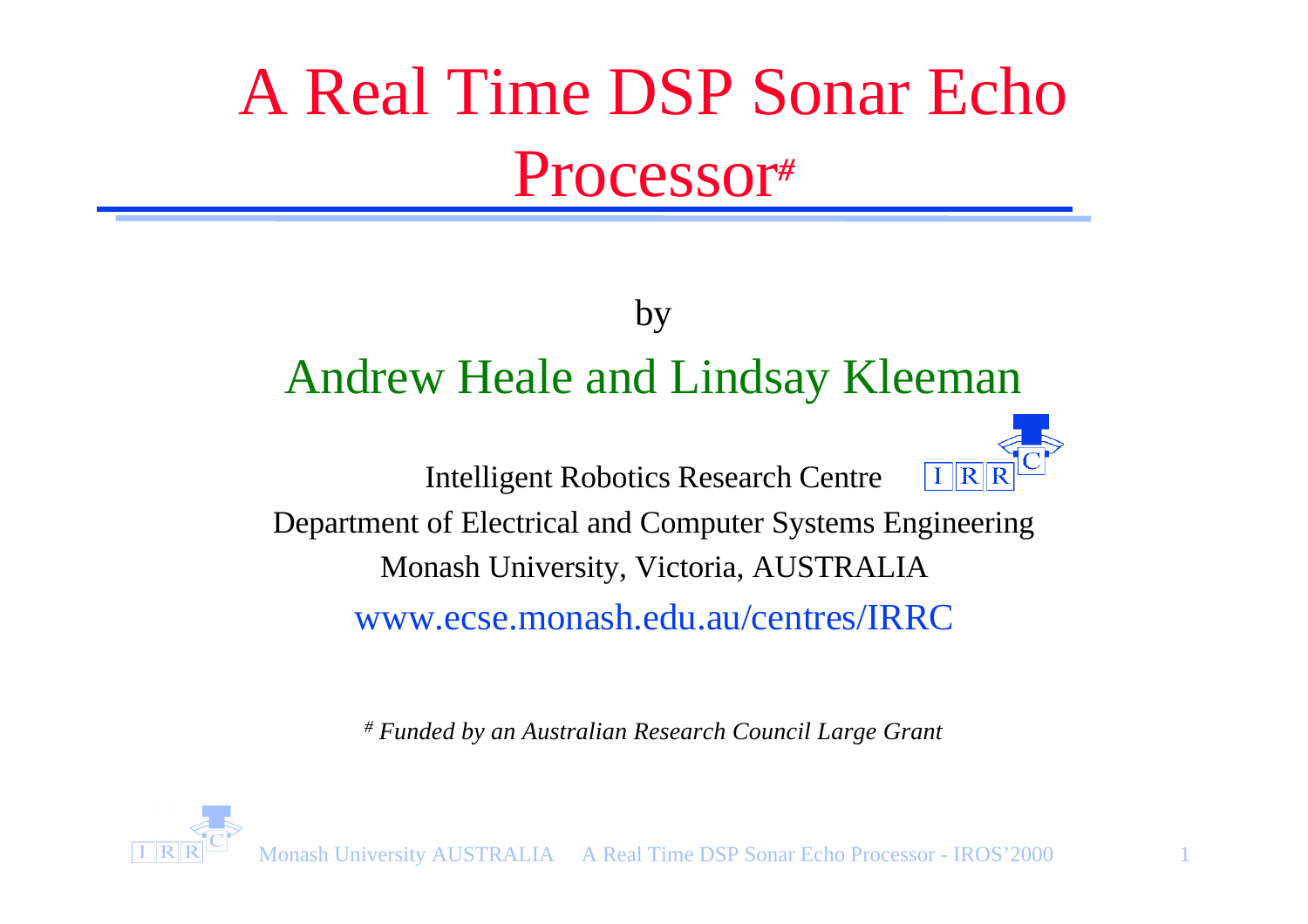#### **Contents**

 $\blacklozenge$  Introduction

- $\blacklozenge$  Processing
- $\triangle$  Results

 $\triangle$  Conclusions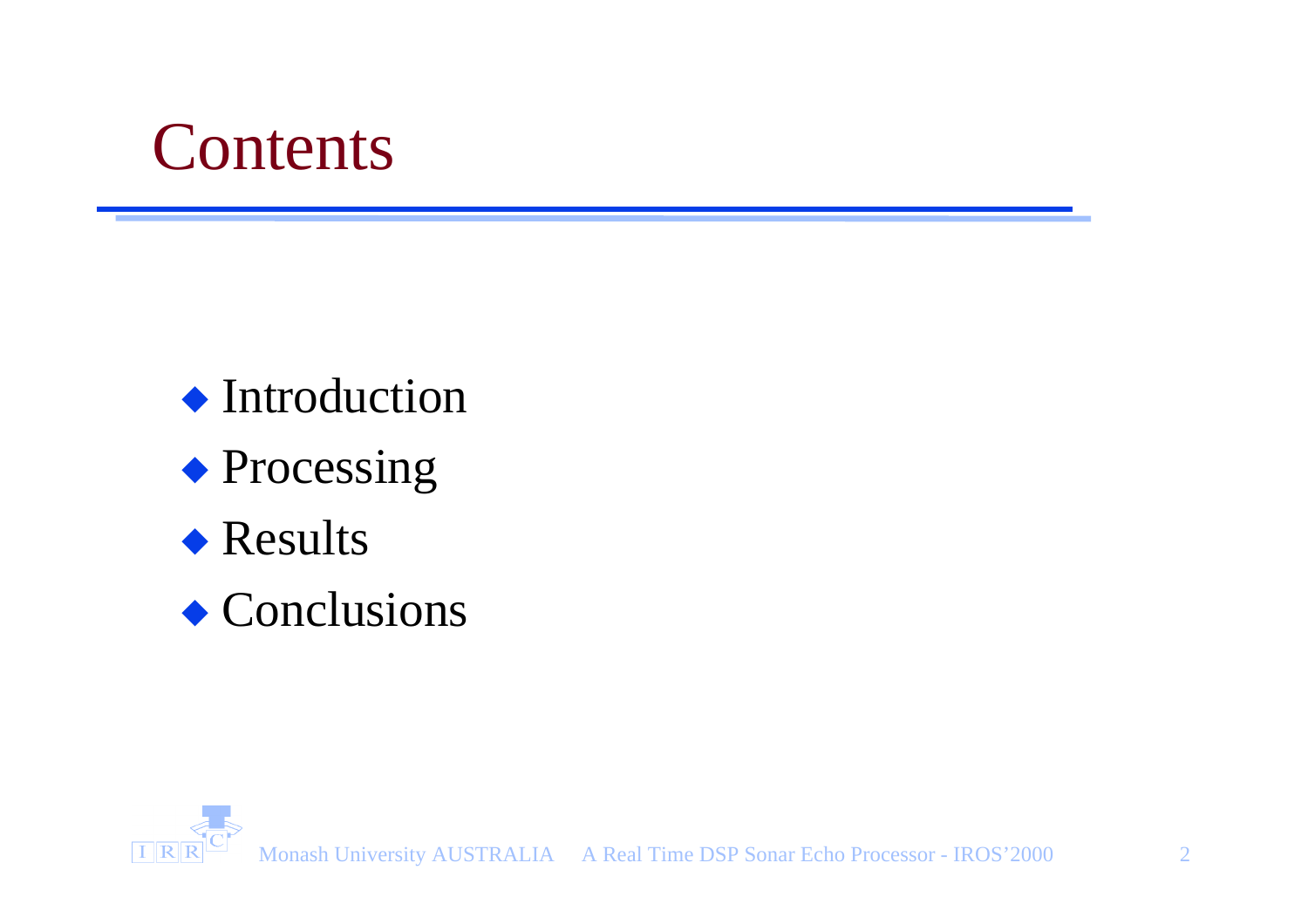### Introduction

#### ◆ Robot systems are often sensor bound:

- eg map building, localisation, obstacle avoidance are limited by sensors, not algorithms
- require reliable, fast, accurate cheap sensing.
- $\bullet$  Sonar has been seen as unreliable, inaccurate.
	- eg Polaroid ranging module is a poor angle sensor
- DSPs allow sonar echo real time processing with more accurate range/bearing than laser range finders.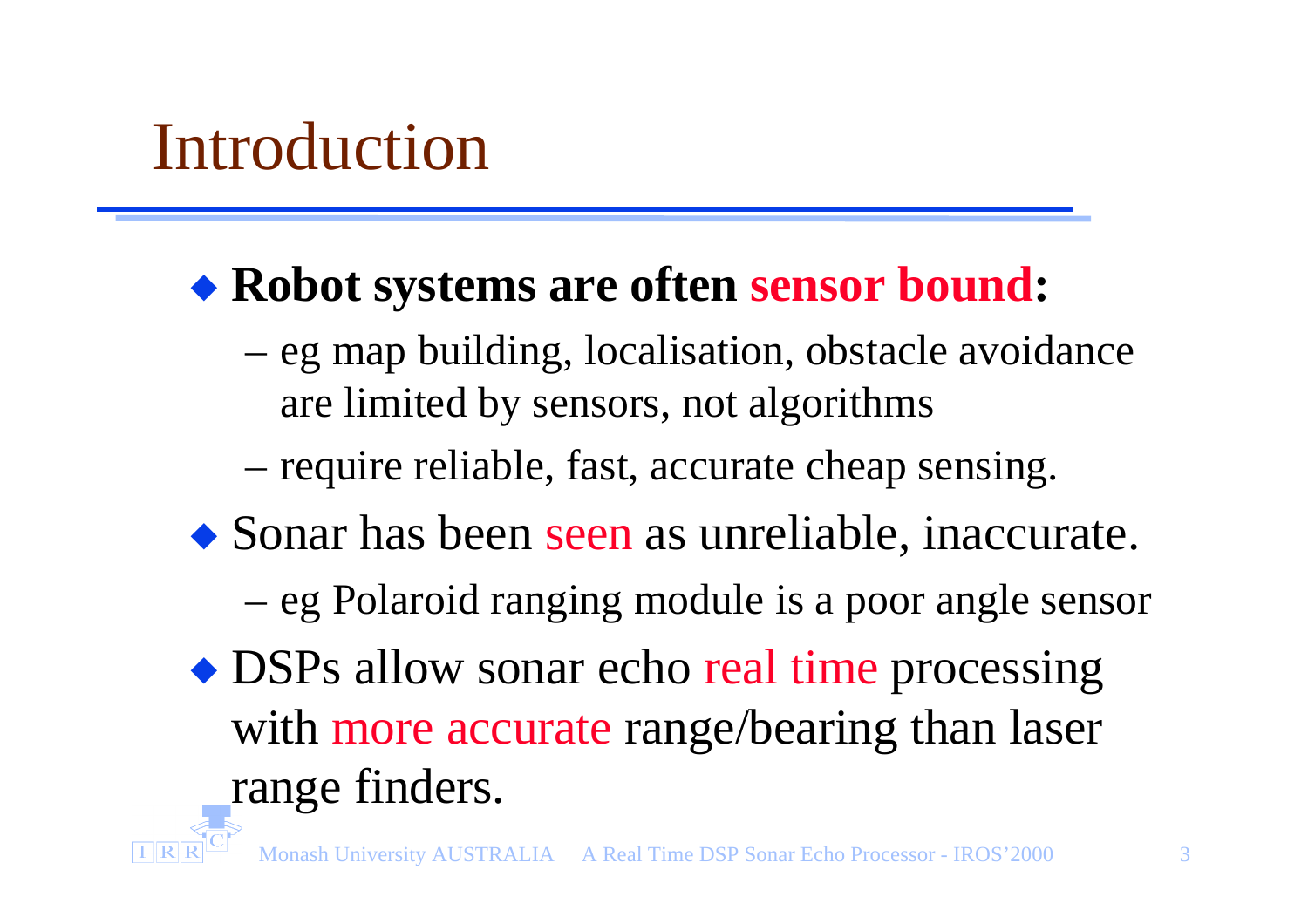## Introduction (continued)

- $\bullet$  This paper introduces a new DSP sonar sensor that achieves optimal signal processing at near real time rates.
- $\triangle$  Sensor reports range and bearing to targets to 5.4 m at 27 Hz.
	- Speed of sound alone imposes a limit of 30 Hz.
- ◆ Bearing and ranges errors are dominated by air conditions - typical still air gives:
	- 0.1 degrees, 0.2 mm error standard deviations.

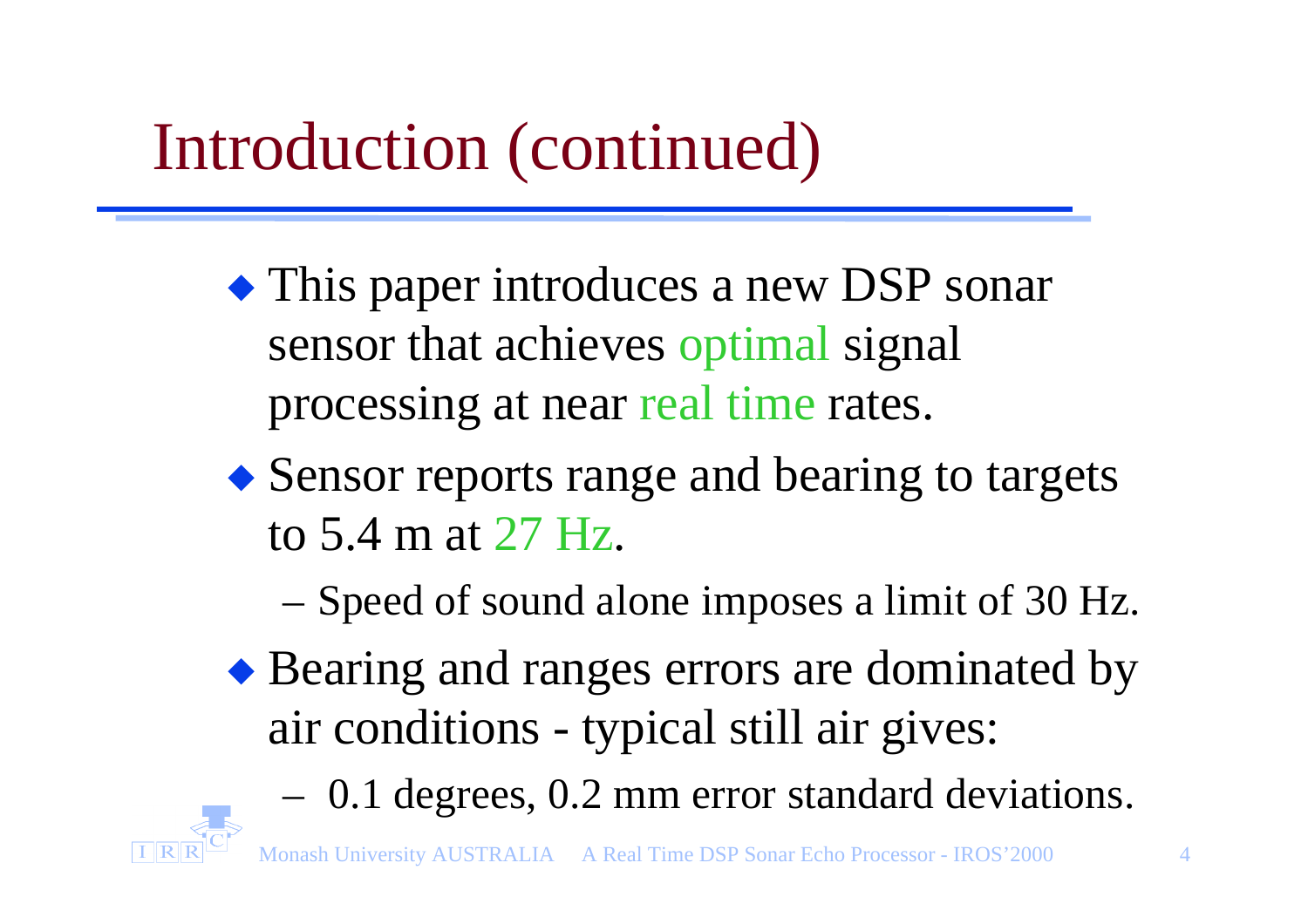## DSP Sonar System



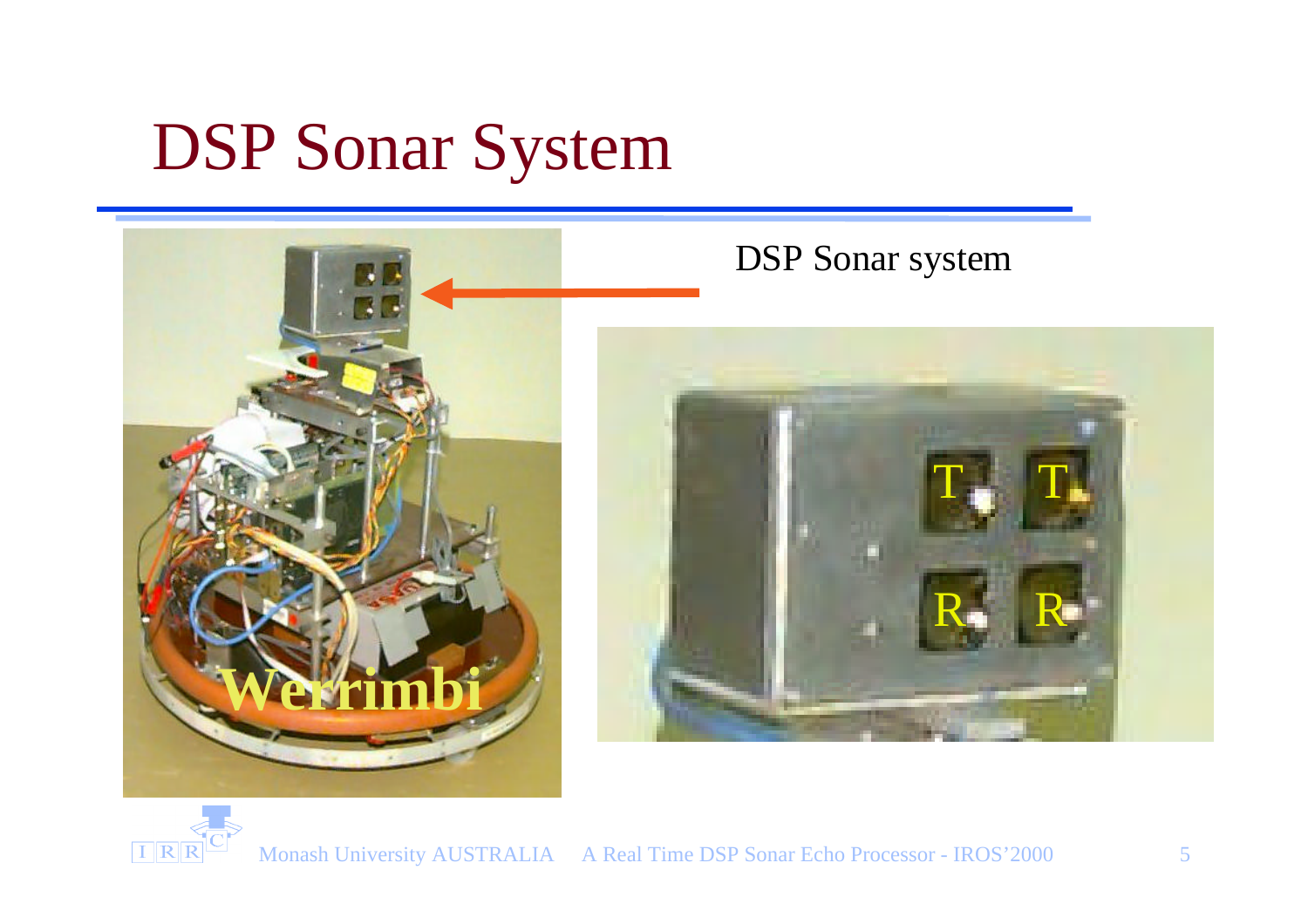### Custom Built Receiver

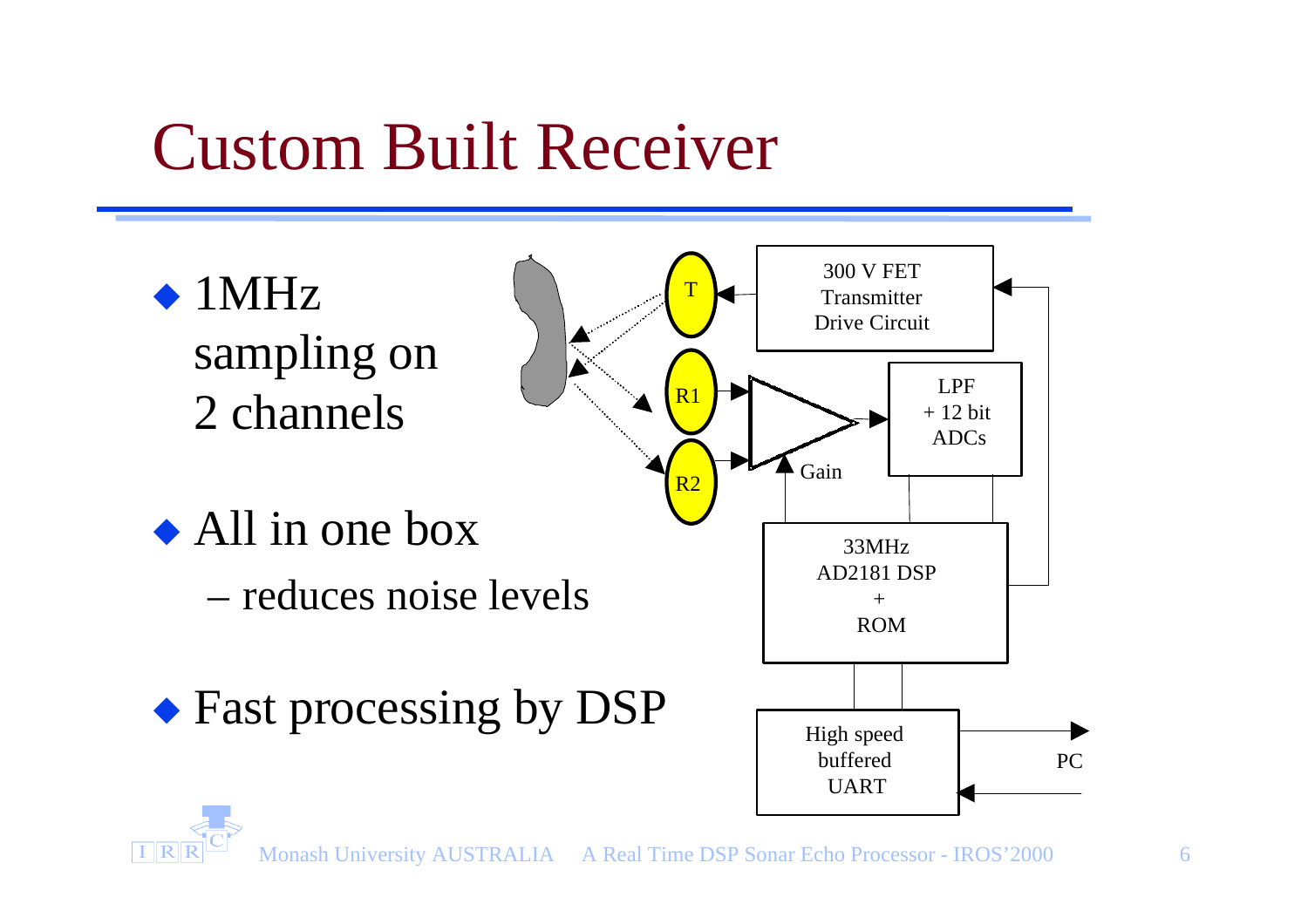## Overview of DSP Processing

- $\bullet$  On the fly pulse extraction
- $\triangle$  Template matching
	- parabolic interpolation for sub sample estimation
- $\bullet$  Correspondence
- $\blacklozenge$  Triangulation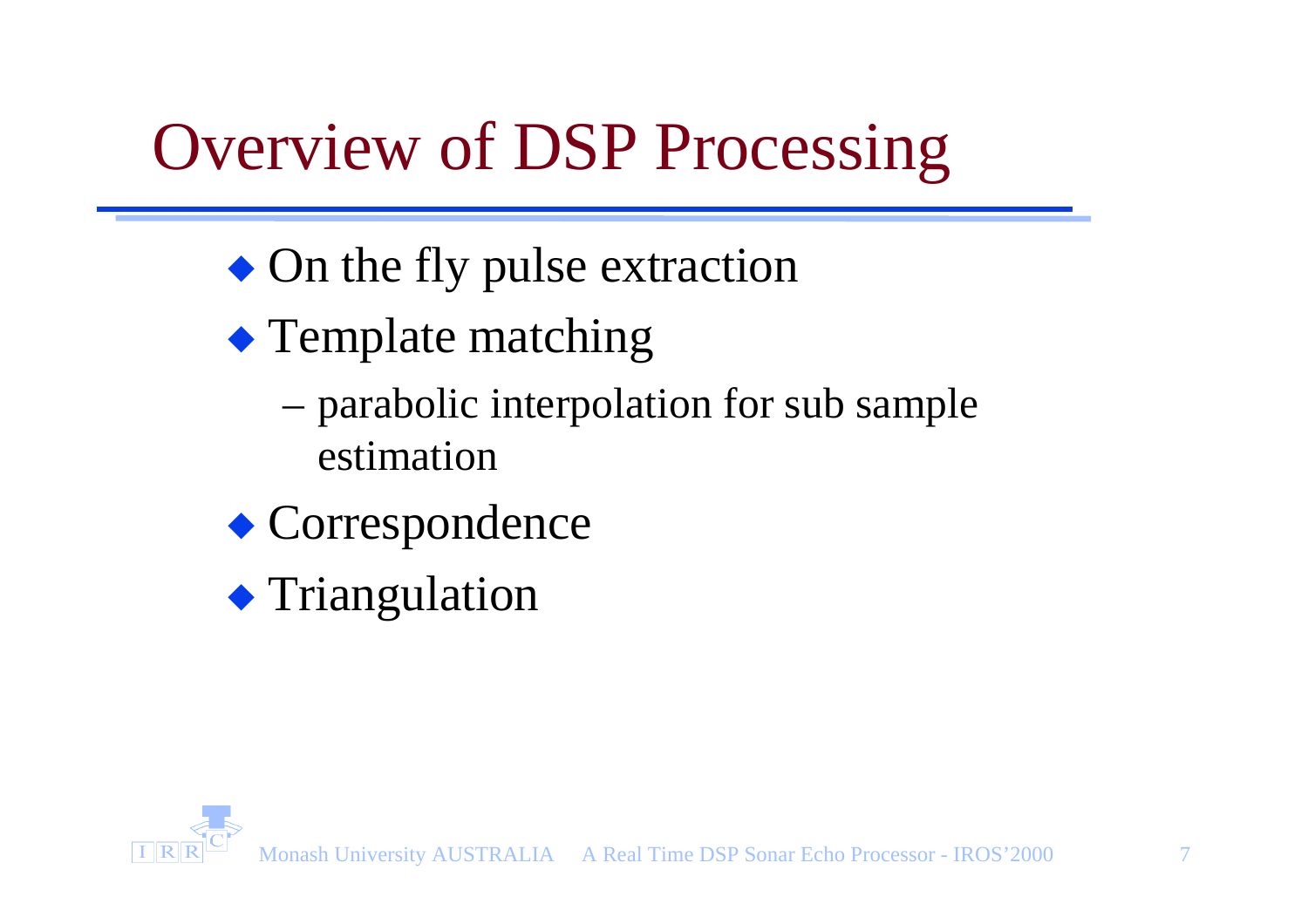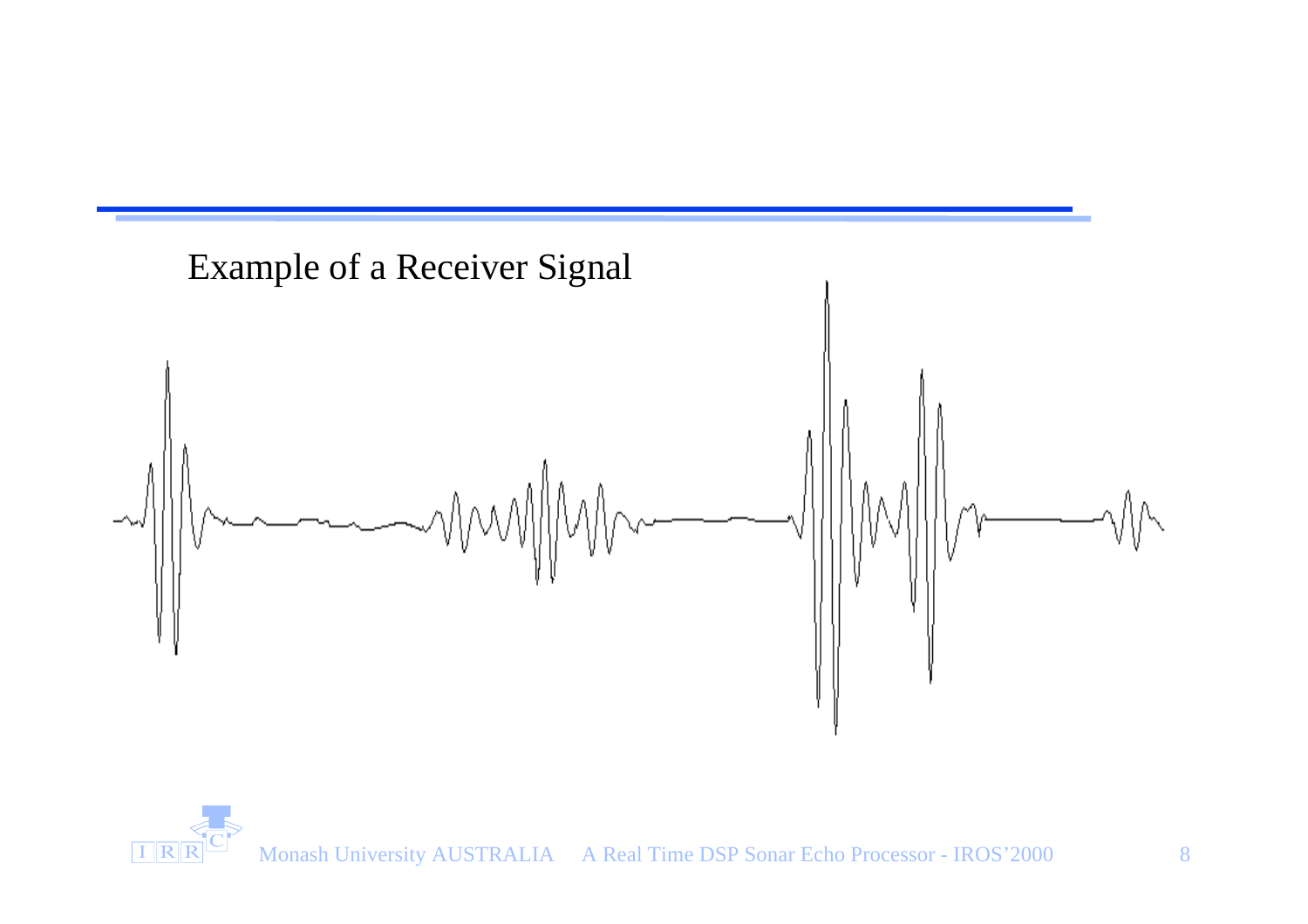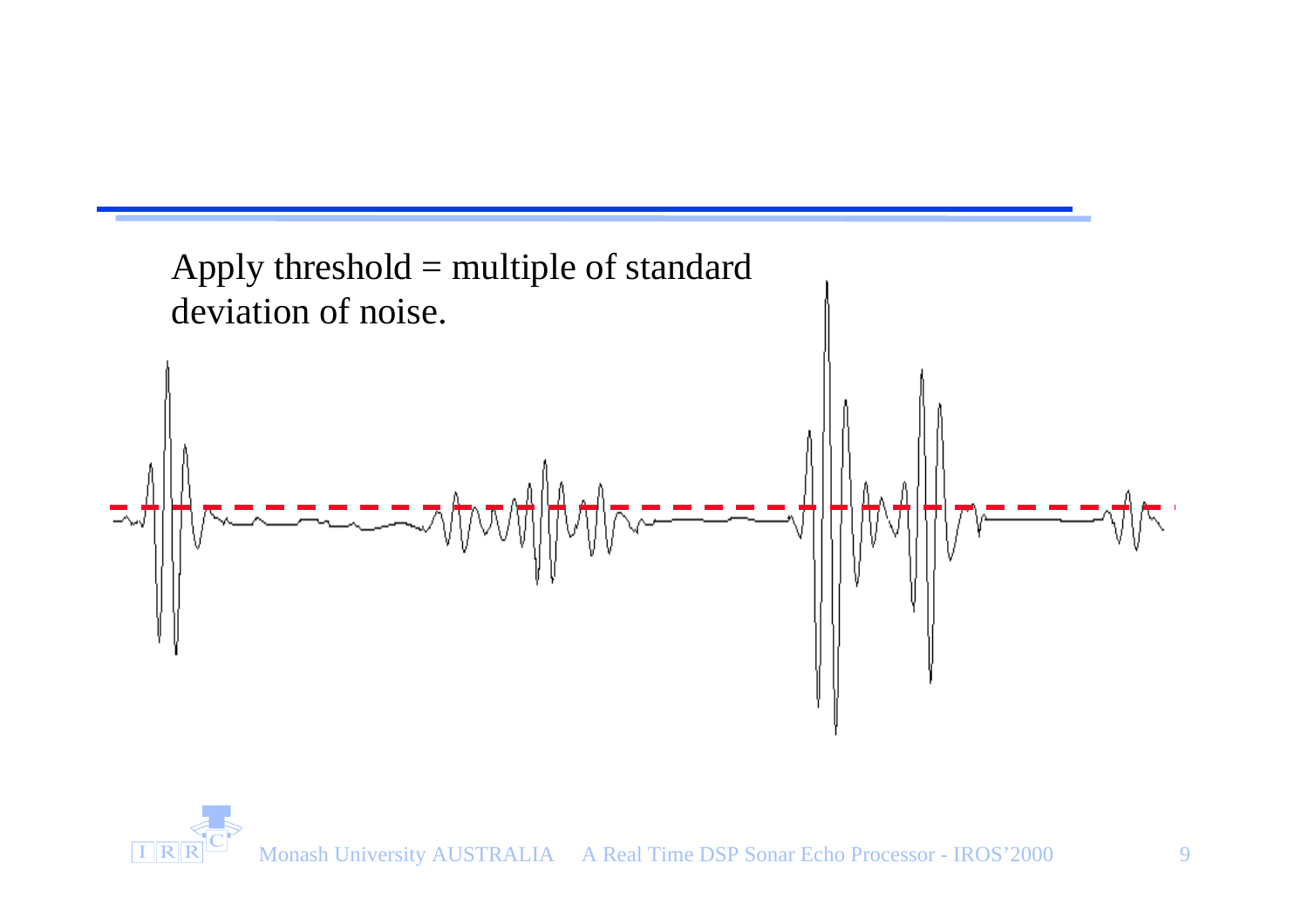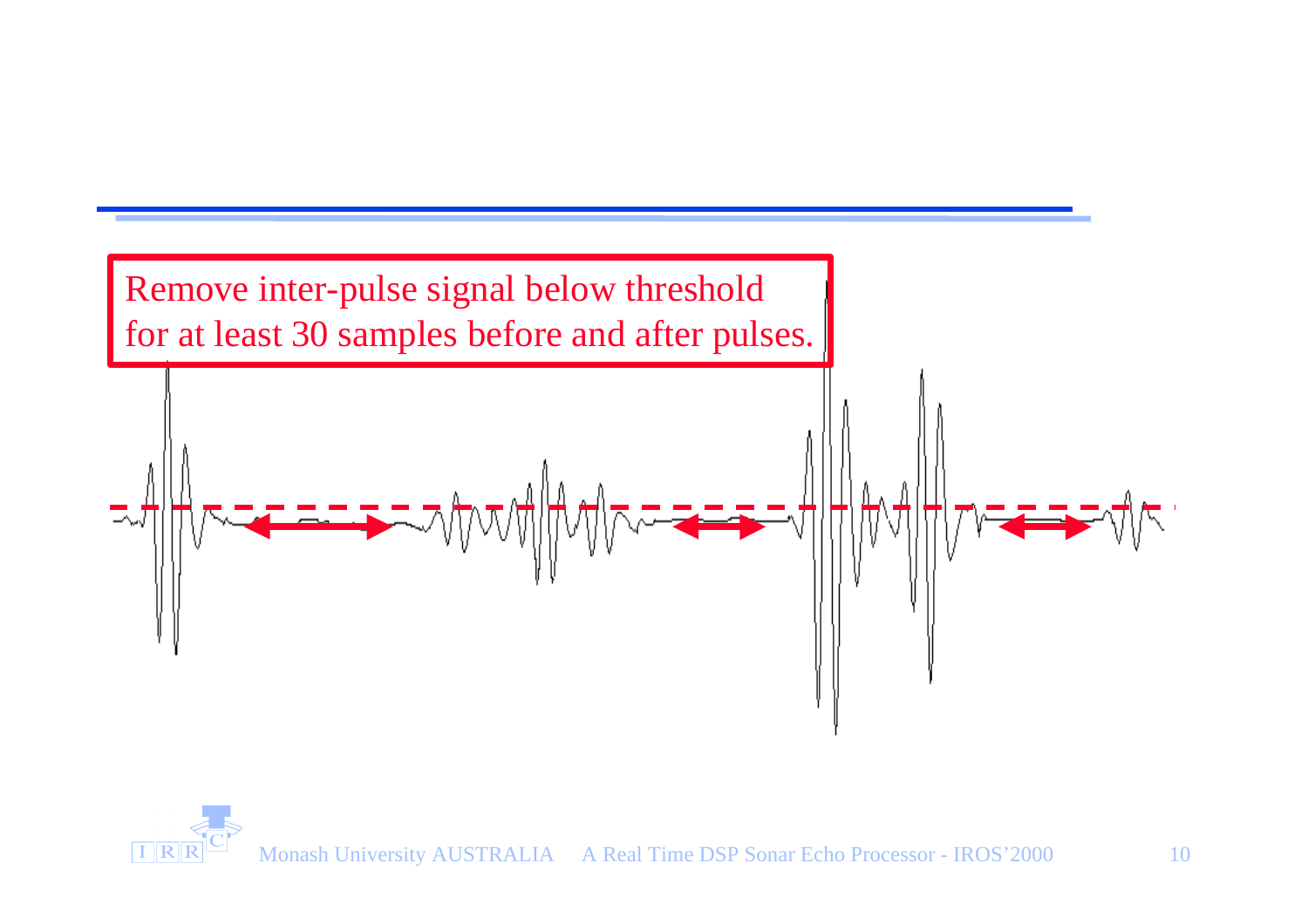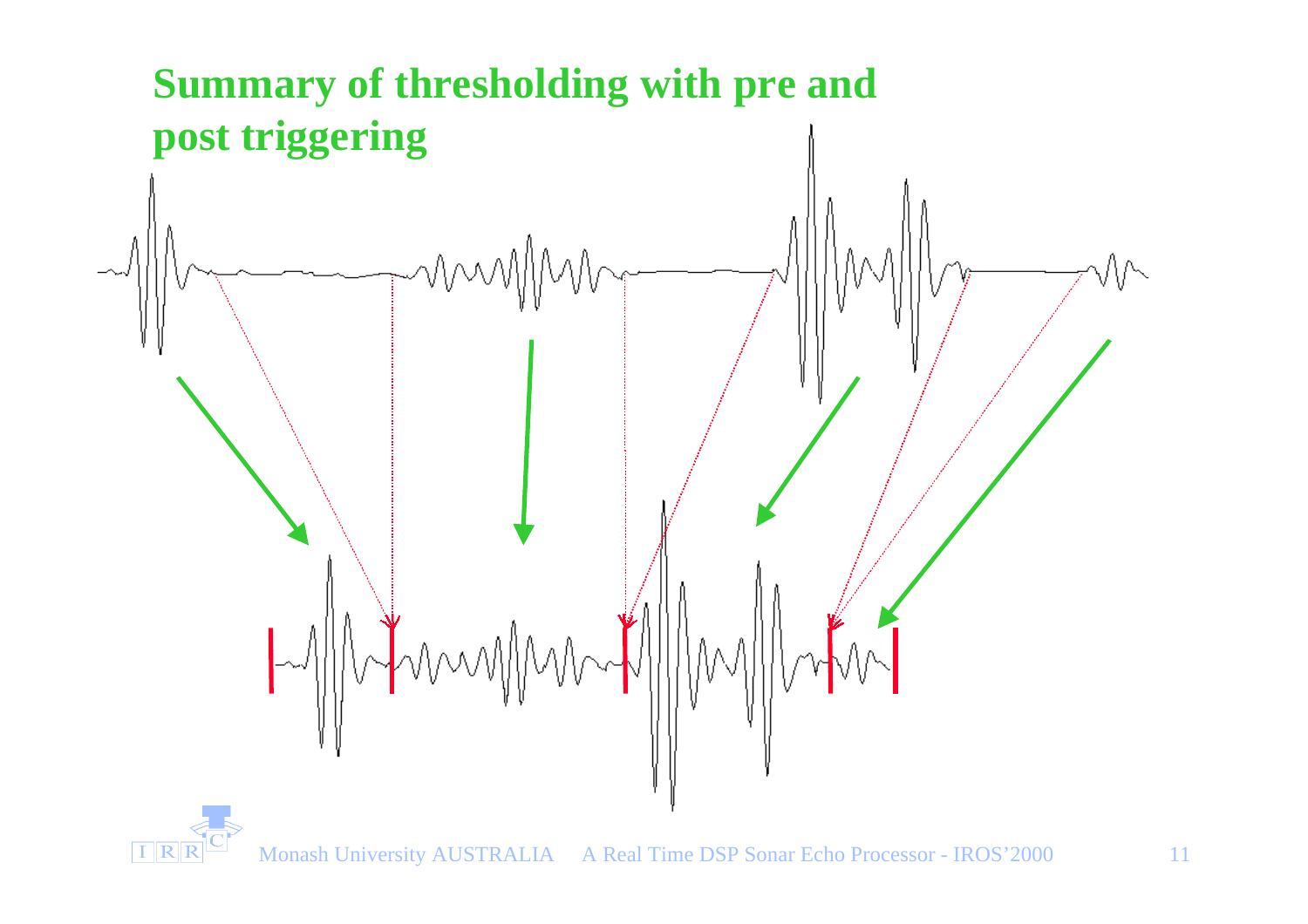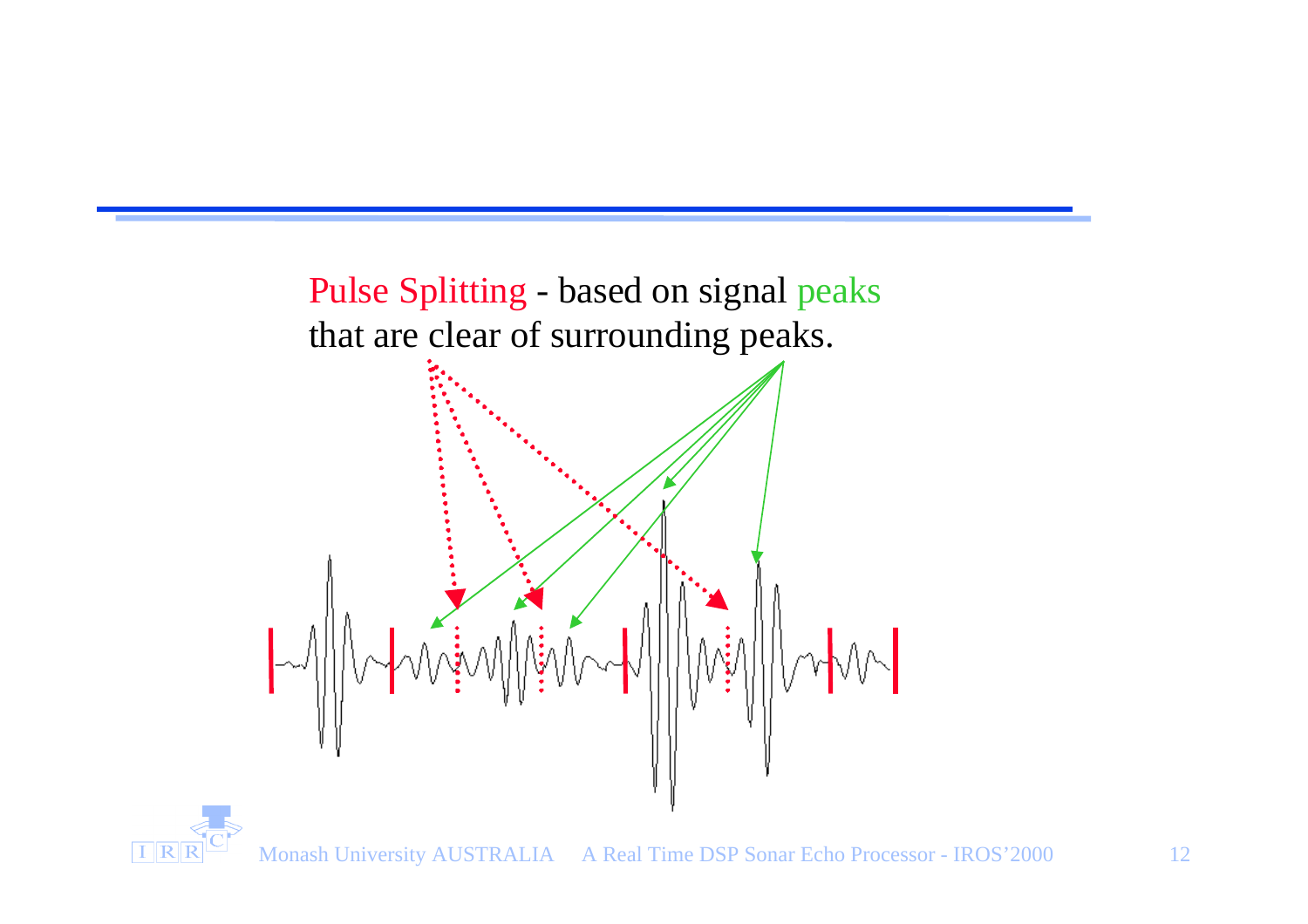## Template Matching

- $\bullet$  Templates are pre-computed echo pulse shapes used in the arrival time estimation.
- $\bullet$  Shape depends on arrival angle and range.
- $\bullet$  This dependency has been accurately modelled - see *[Kleeman&Kuc IJRR 1995]*
- $\bullet$  Thus the template set can be generated from a measured echo at normal incidence at 1m.

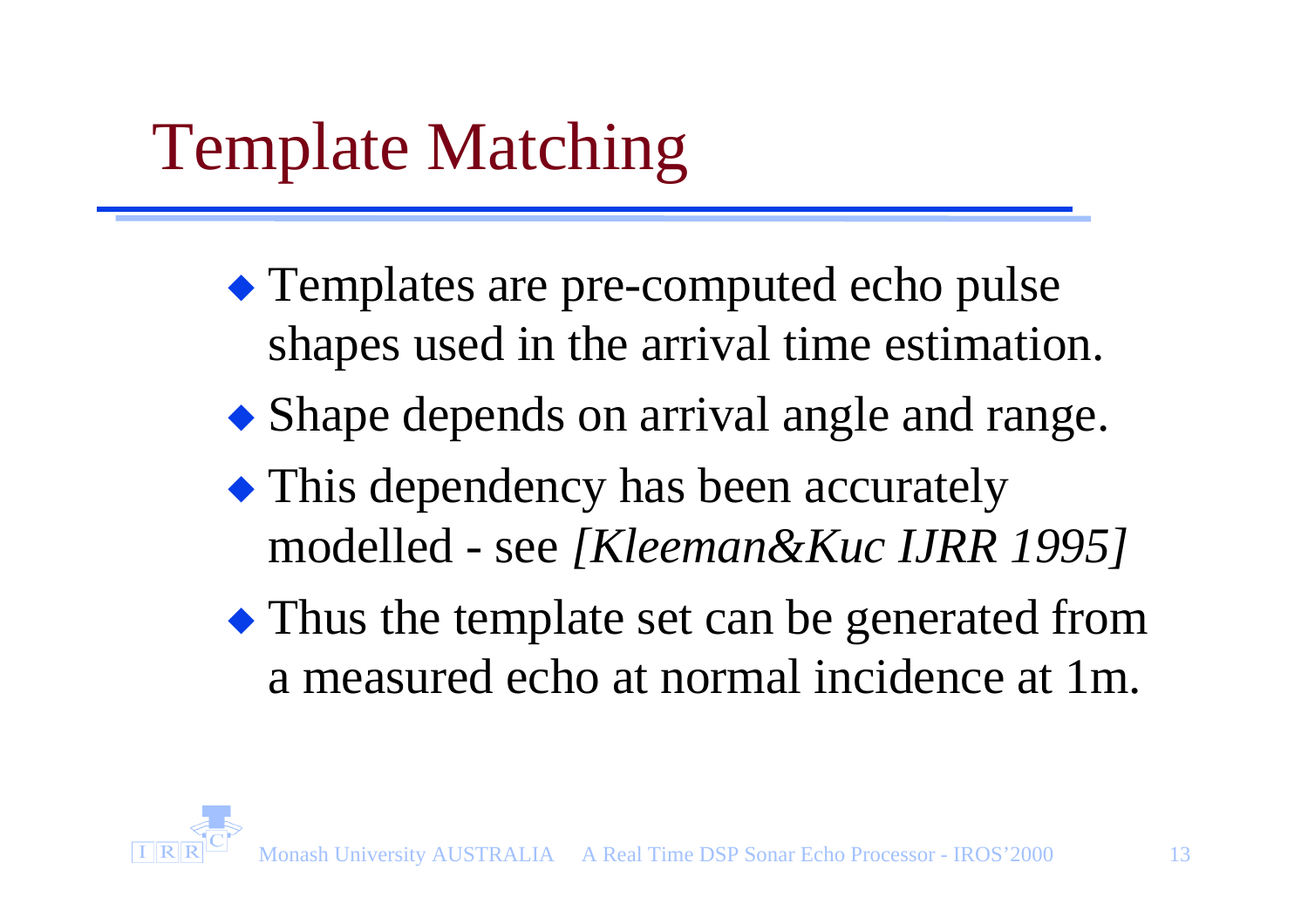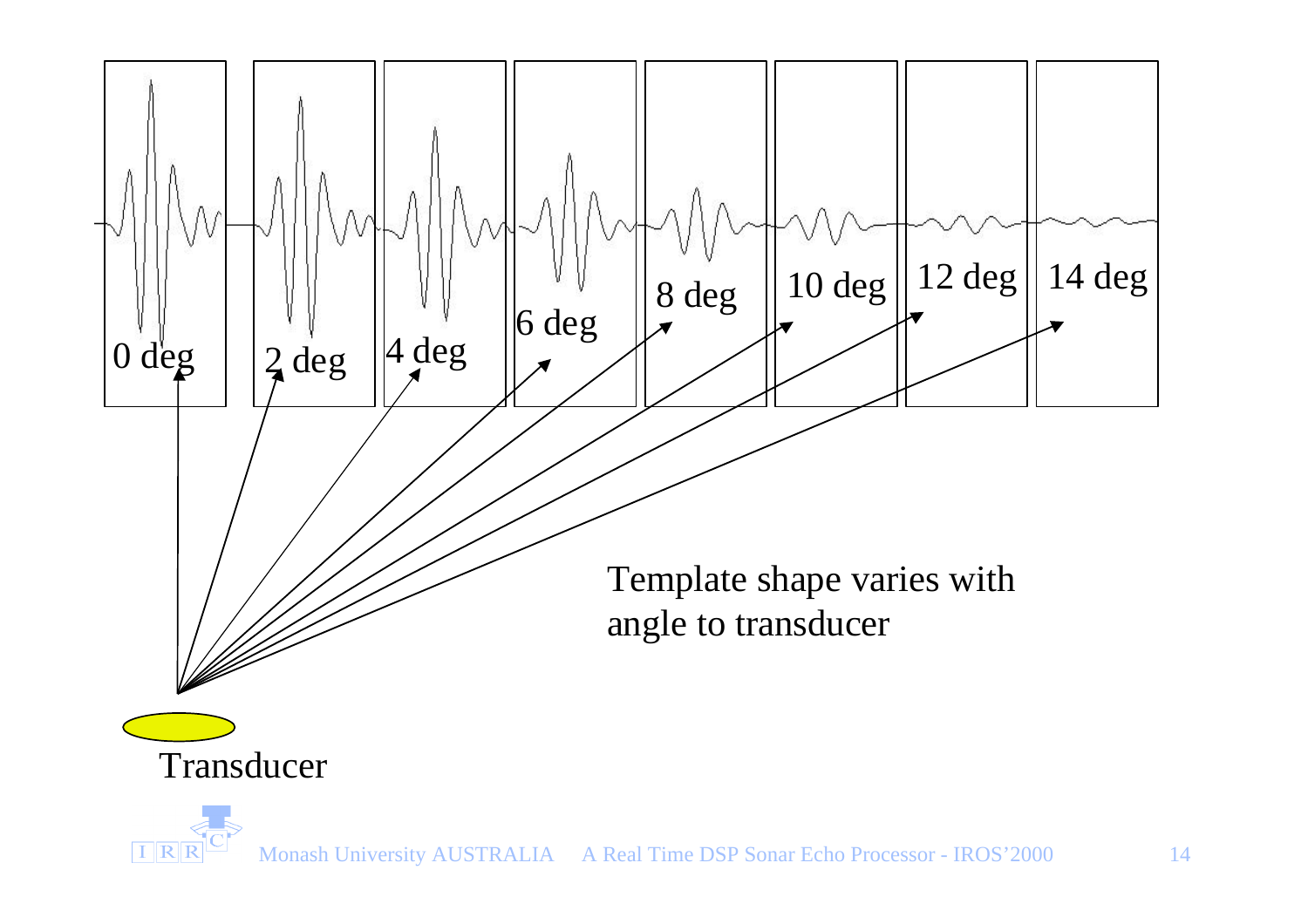## Template Matching



Templates shifted to best match the pulses using correlation of the template with the pulse. Shape (not amplitude) are matched by a correlation.

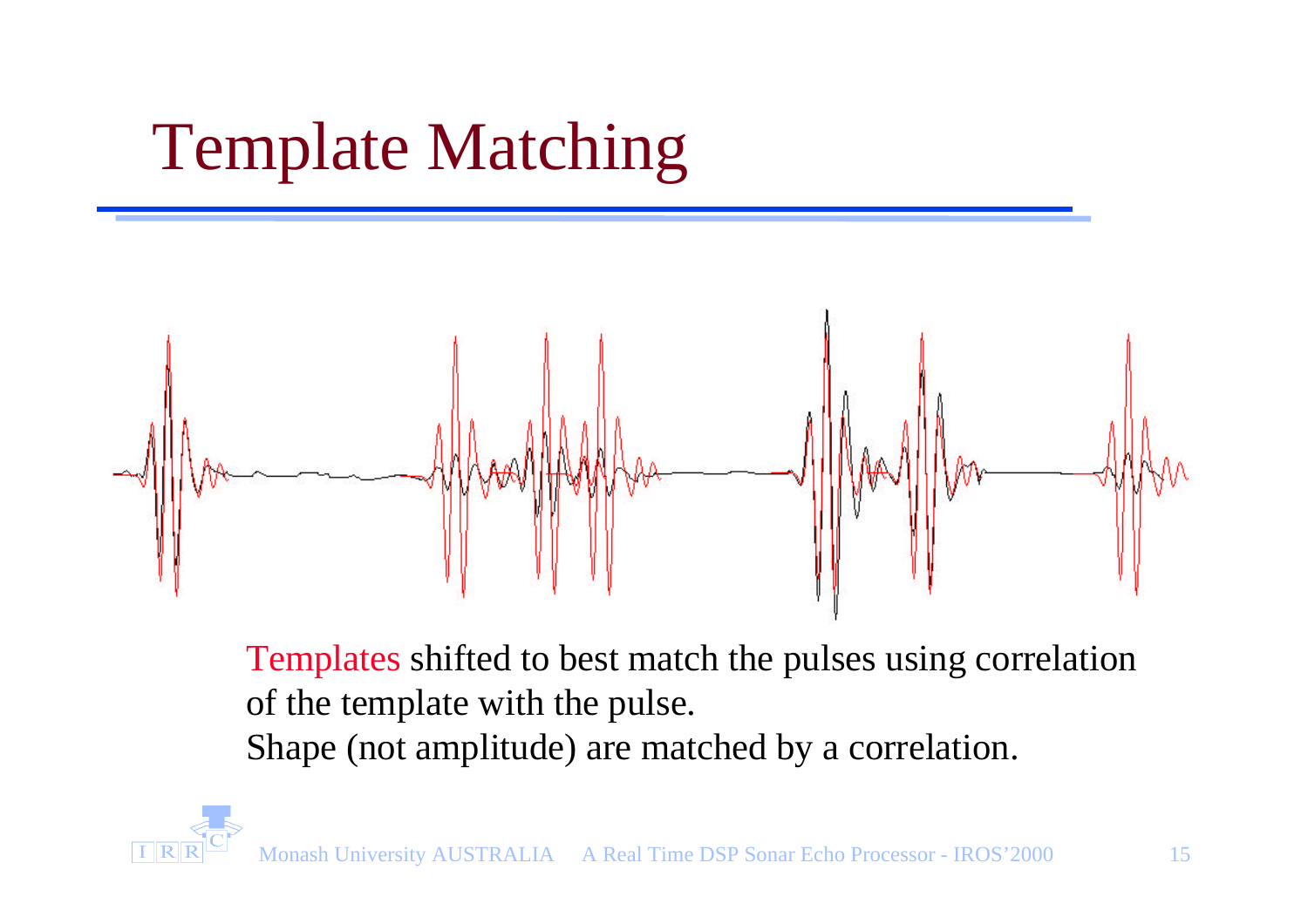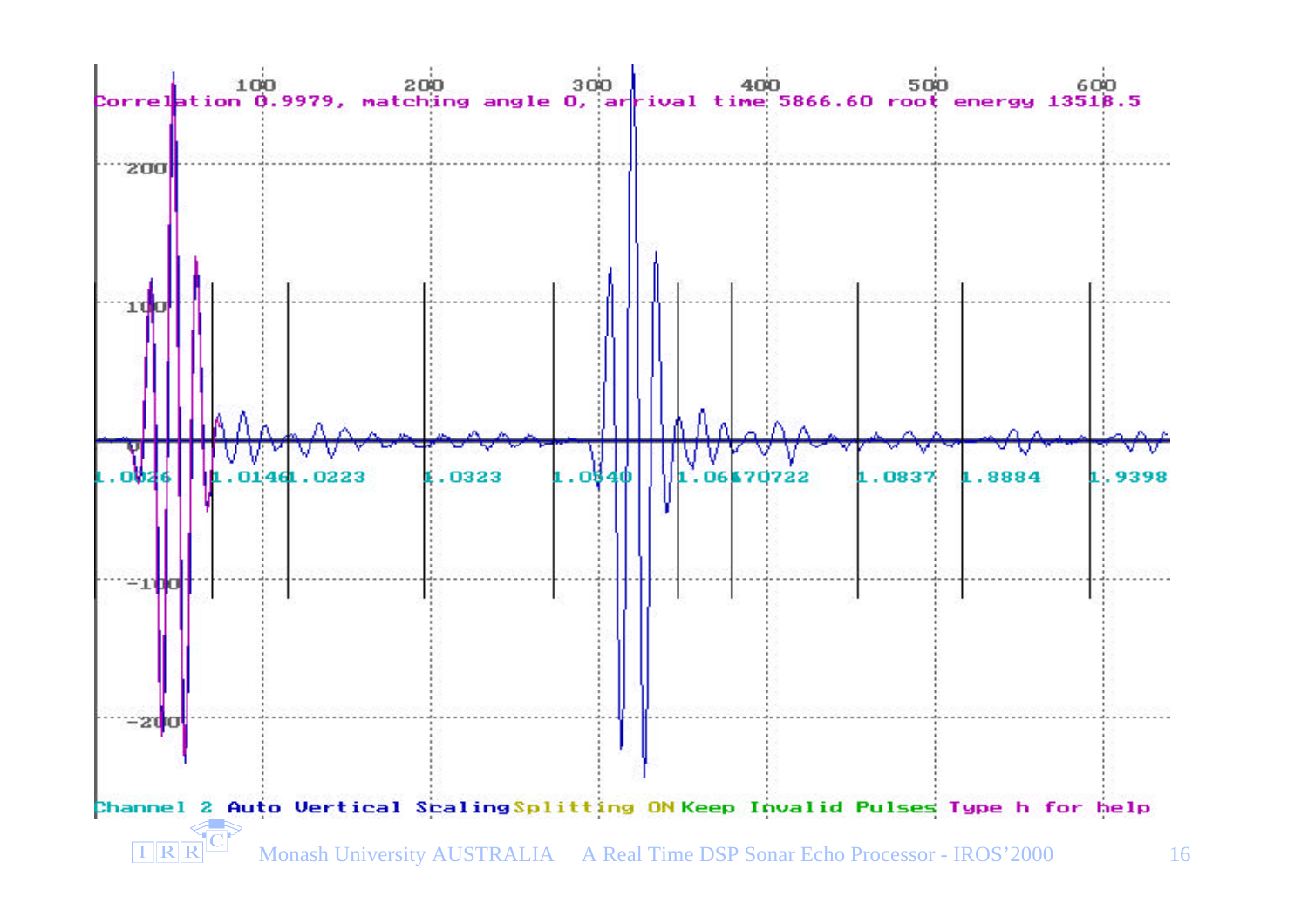#### Receiver Data Association

- $\triangle$  Left and right receiver arrival times are associated based on:
	- arrival times consistent with small receiver spacing
	- amplitudes matched
	- correlation coefficients > 95%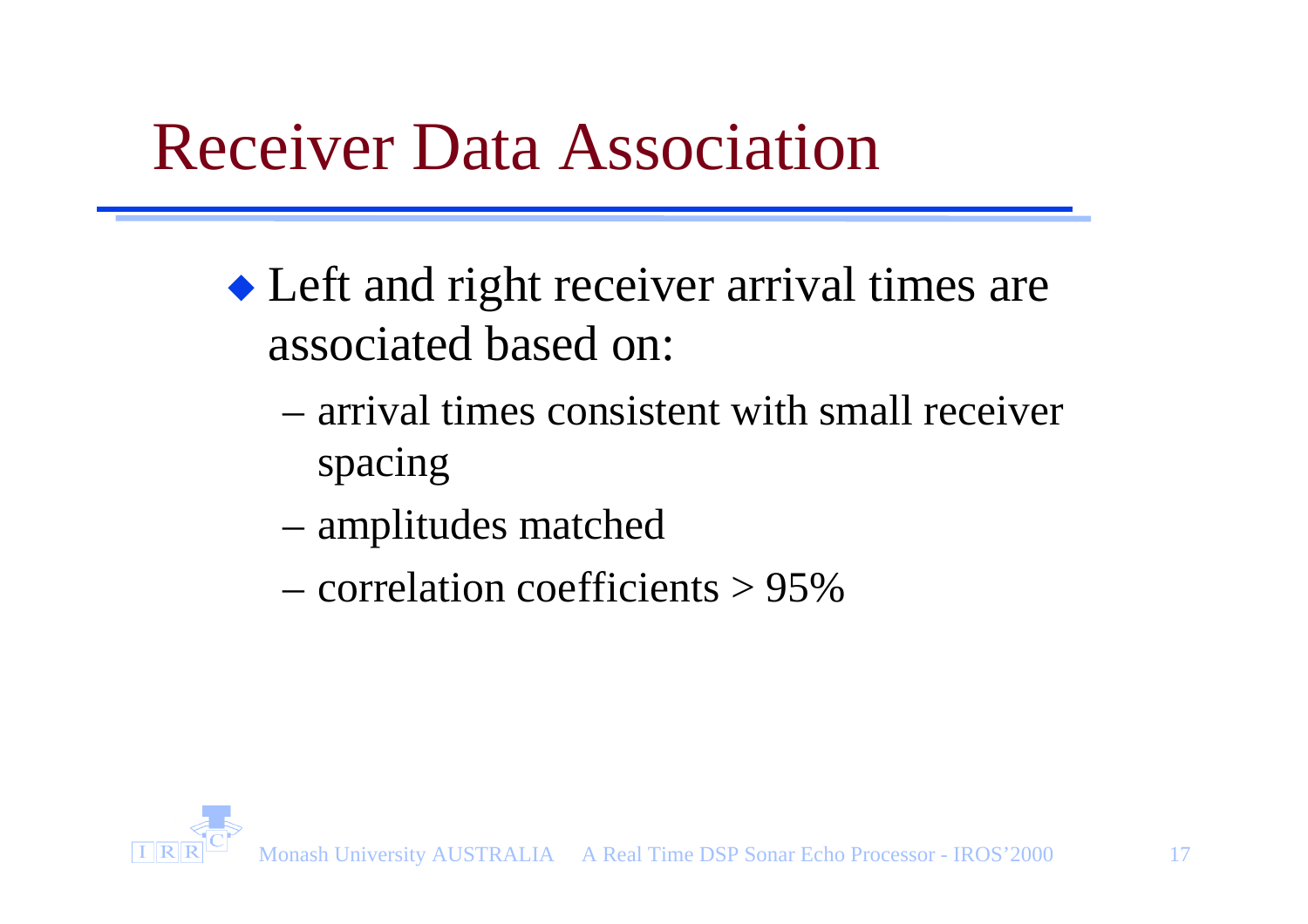#### Door jamb experiment



**TRRUM** Monash University AUSTRALIA A Real Time DSP Sonar Echo Processor - IROS'2000 18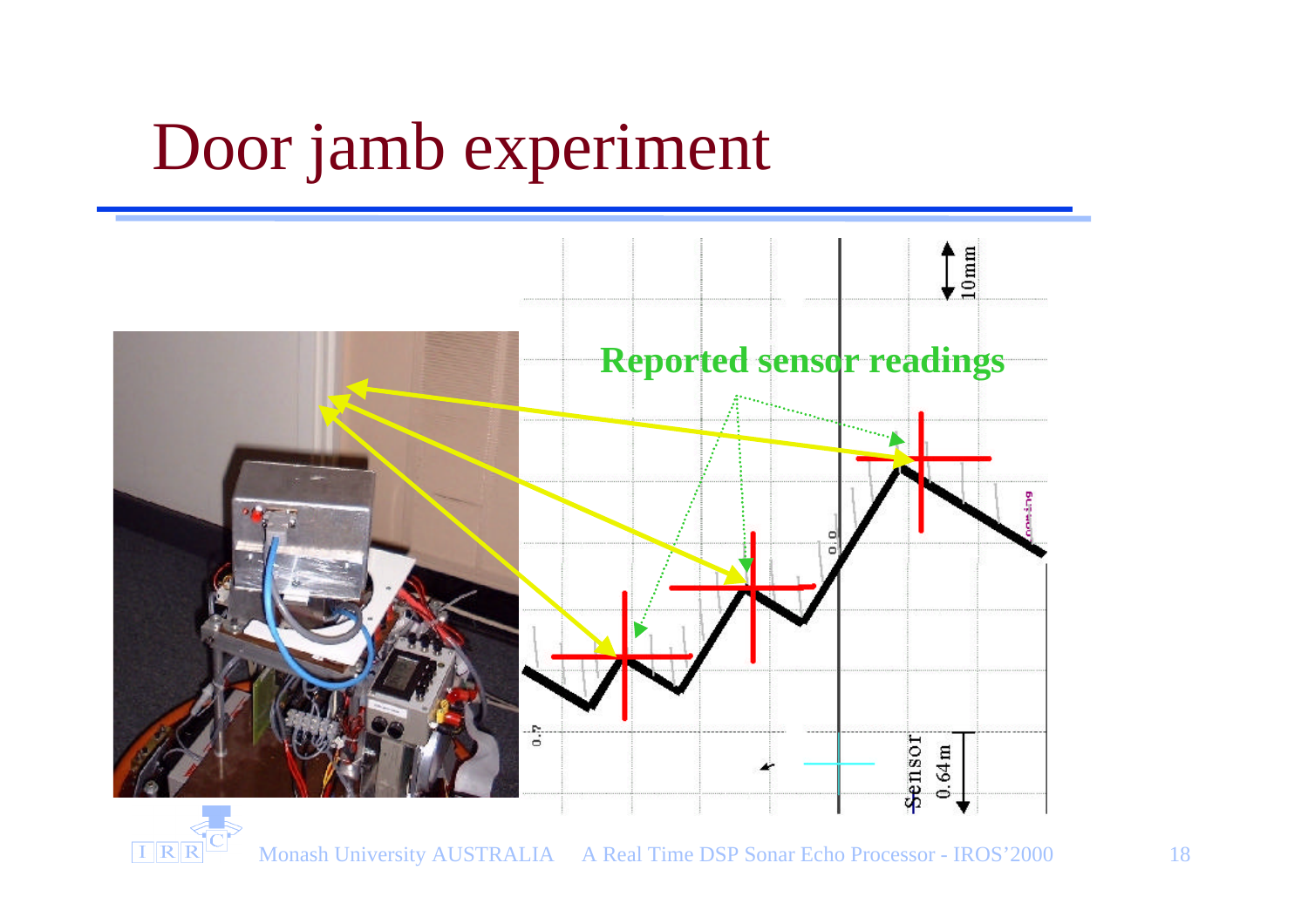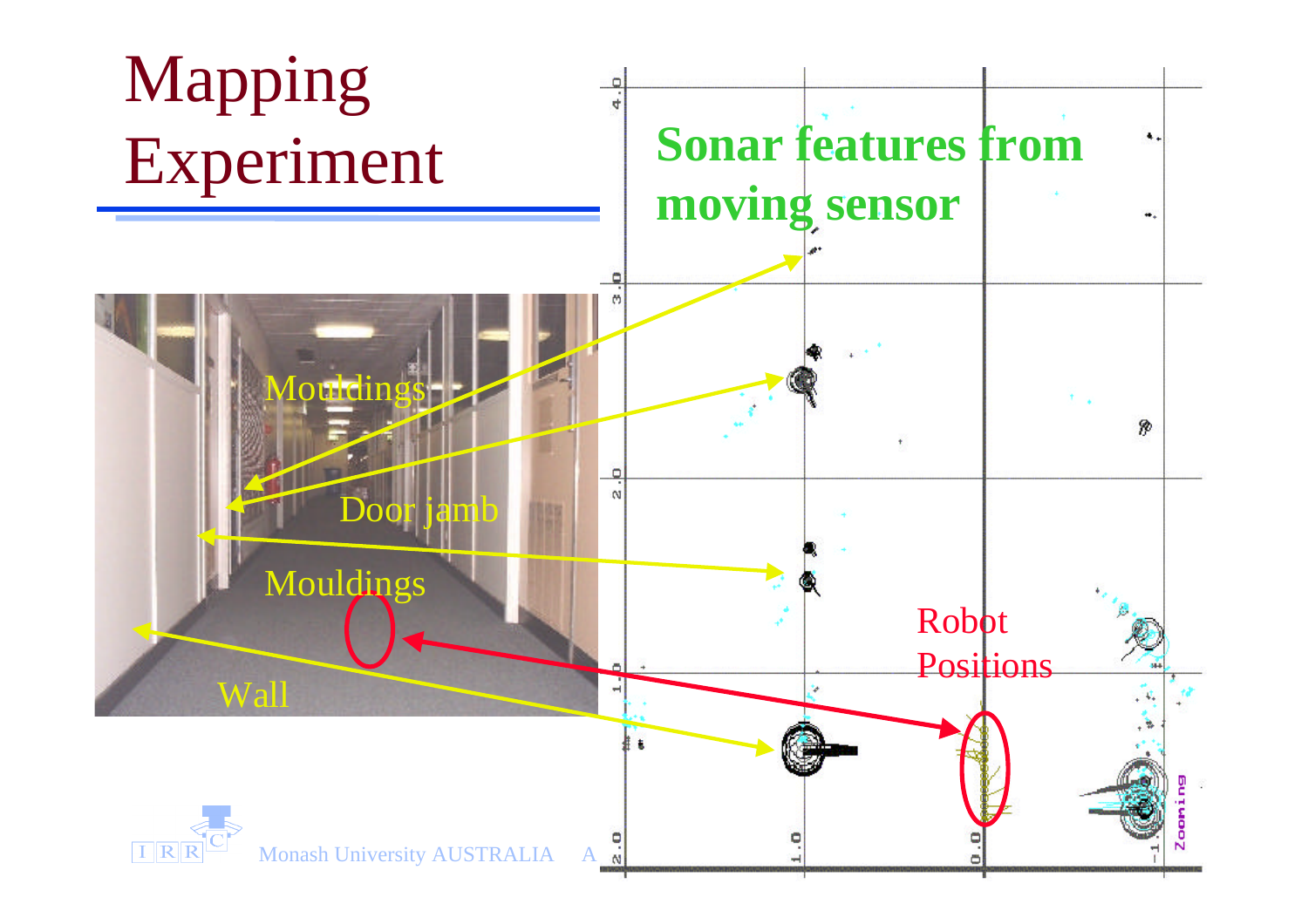#### Fused Targets

Raw target data in close proximity is fused based on a weighted average.

Weights are determined by amplitude and correlation values.